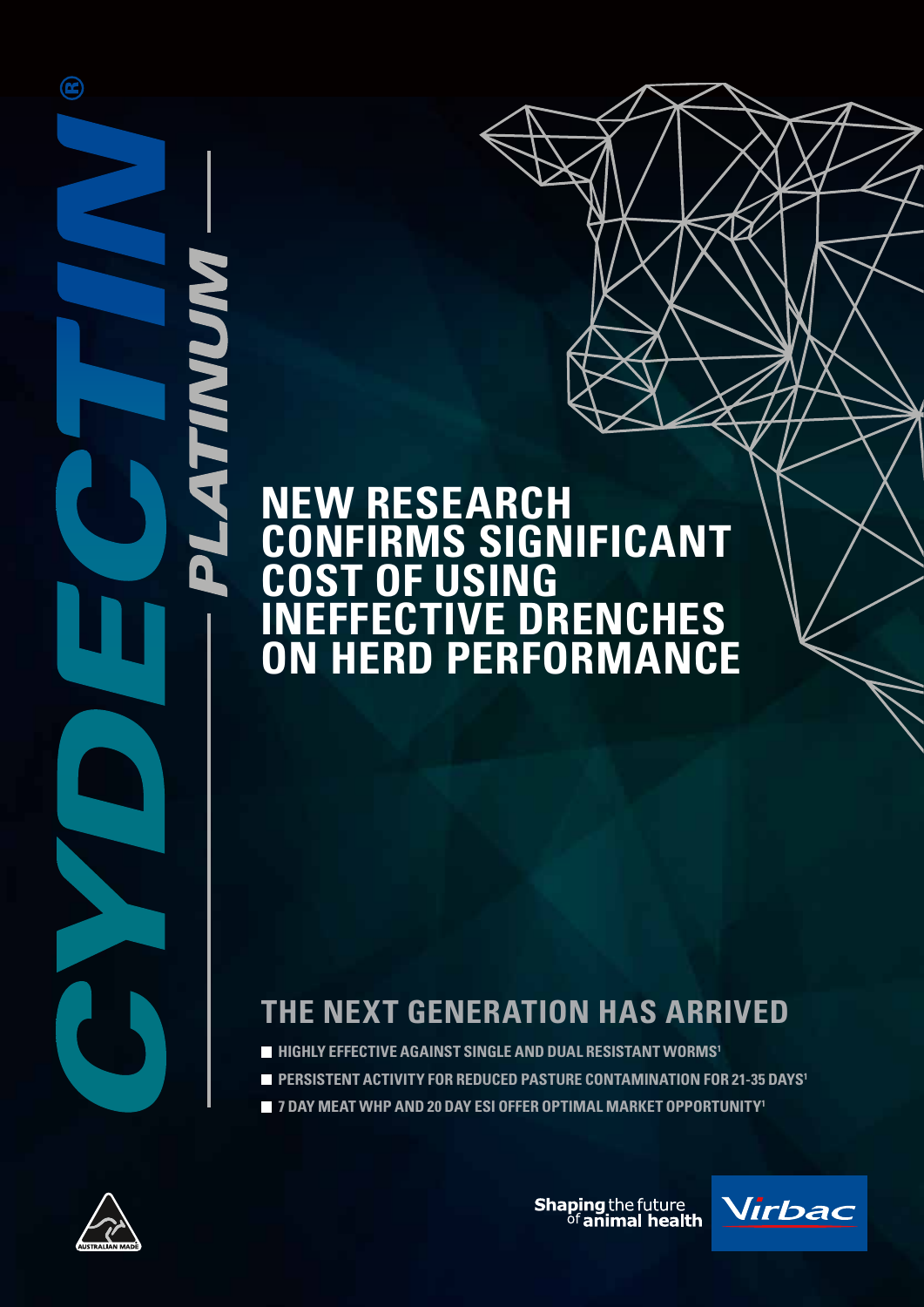# **WHAT IS AN EFFECTIVE DRENCH?**

**An effective cattle drench will control all key cattle worms, including**  *Ostertagia, Haemonchus* **and** *Cooperia***.**

Treatment should remove **at least 95%** of all key cattle worms when tested 14 days after treatment and **reduce contamination of pastures by parasite eggs**.

Effective cattle drenches will also protect the **health**  and **productivity** (weight gain) of your cattle.

The use of combination drenches (products containing more than one active) has been shown to significantly increase productivity.2, 3, 4

SINGLE ACTIVE POUR ON DRENCHES ARE NO LONGER RELIABLY EFFECTIVE EITHER IN EFFICACY AND/OR PRODUCTIVITY.



IT IS ESSENTIAL THAT ONLY HIGHLY EFFECTIVE CATTLE DRENCHES ARE CHOSEN TO PROTECT HEALTH, PRODUCTIVITY, AND THE FUTURE OF YOUR FARM.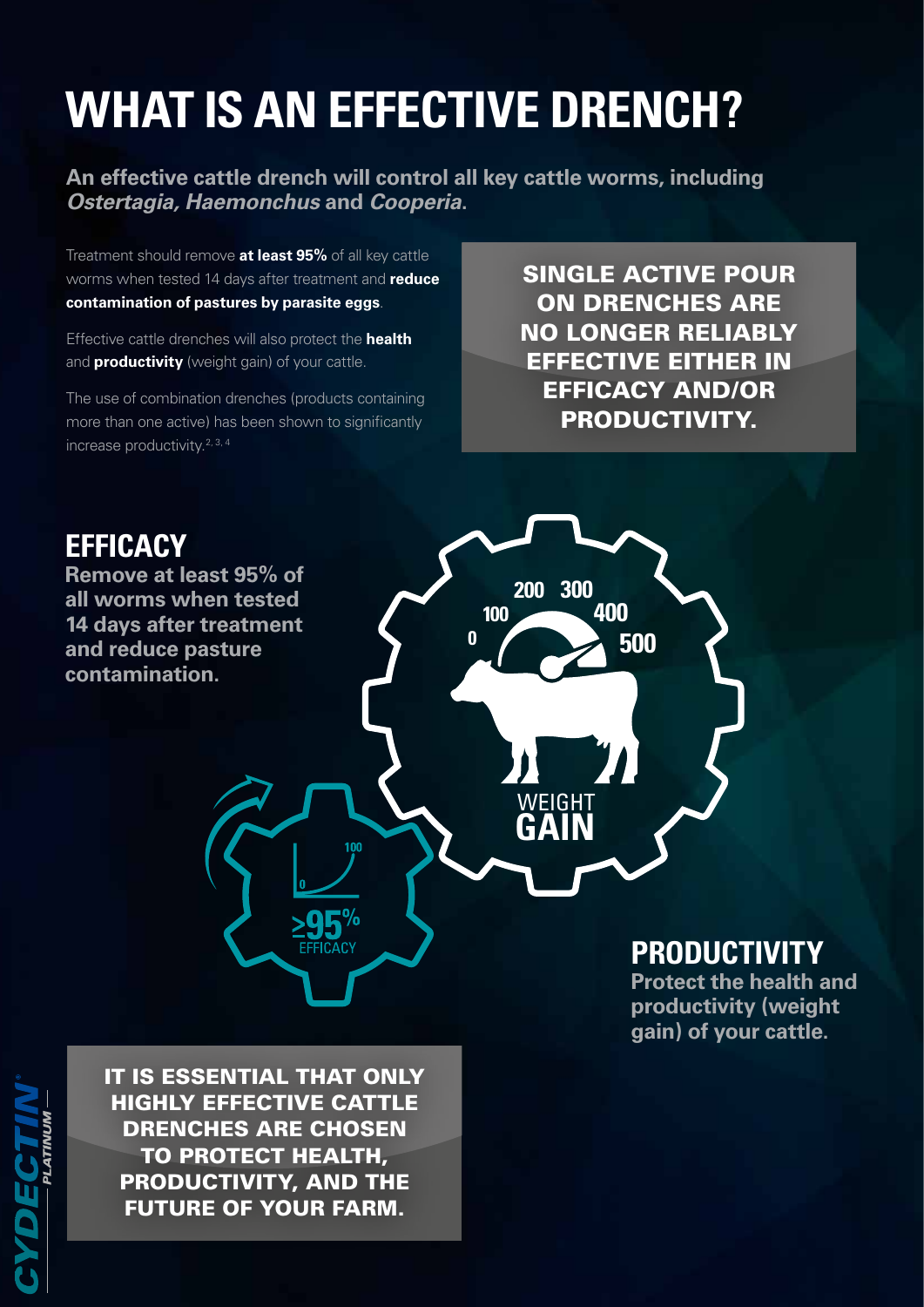## **CURRENT CATTLE DRENCHES - ARE THEY WORKING?**

Label claims of most single active drenches, including brands like Dectomax®, Ivomec® and Eprinex® and with their numerous generics, are based on trials conducted decades ago.

WHILE DRENCHES CAN HAVE REGISTERED CLAIMS FOR TREATMENT AND CONTROL OF PARASITES, A DRENCH CHECK MAY REVEAL A VERY DIFFERENT PICTURE TO WHAT IS ON THEIR LABELS.

| <b>BRAND NAME</b>                   | <b>YEAR REGISTERED</b> | <b>AGE OF PRODUCT</b> |
|-------------------------------------|------------------------|-----------------------|
| Ivomec <sup>®</sup> Pour-on         | 1994                   | 27 years              |
| <b>Cydectin<sup>®</sup> Pour-on</b> | 1996                   | 25 years              |
| <b>Dectomax<sup>®</sup> Pour-on</b> | 1997                   | 24 years              |
| Eprinex <sup>®</sup> Pour-on        | 1998                   | 23 years              |
| Eclipse® Pour-on                    | 2011                   | 10 years              |

#### **LEAVING WORMS BEHIND CAN SIGNIFICANTLY IMPACT PRODUCTIVITY**

**Independent trials<sup>2,3</sup> have shown that Cydectin Platinum Dual Active Low Volume Pour-on is both highly effective against all key cattle worms and delivers a productivity advantage compared to older, single active pour-on drenches.**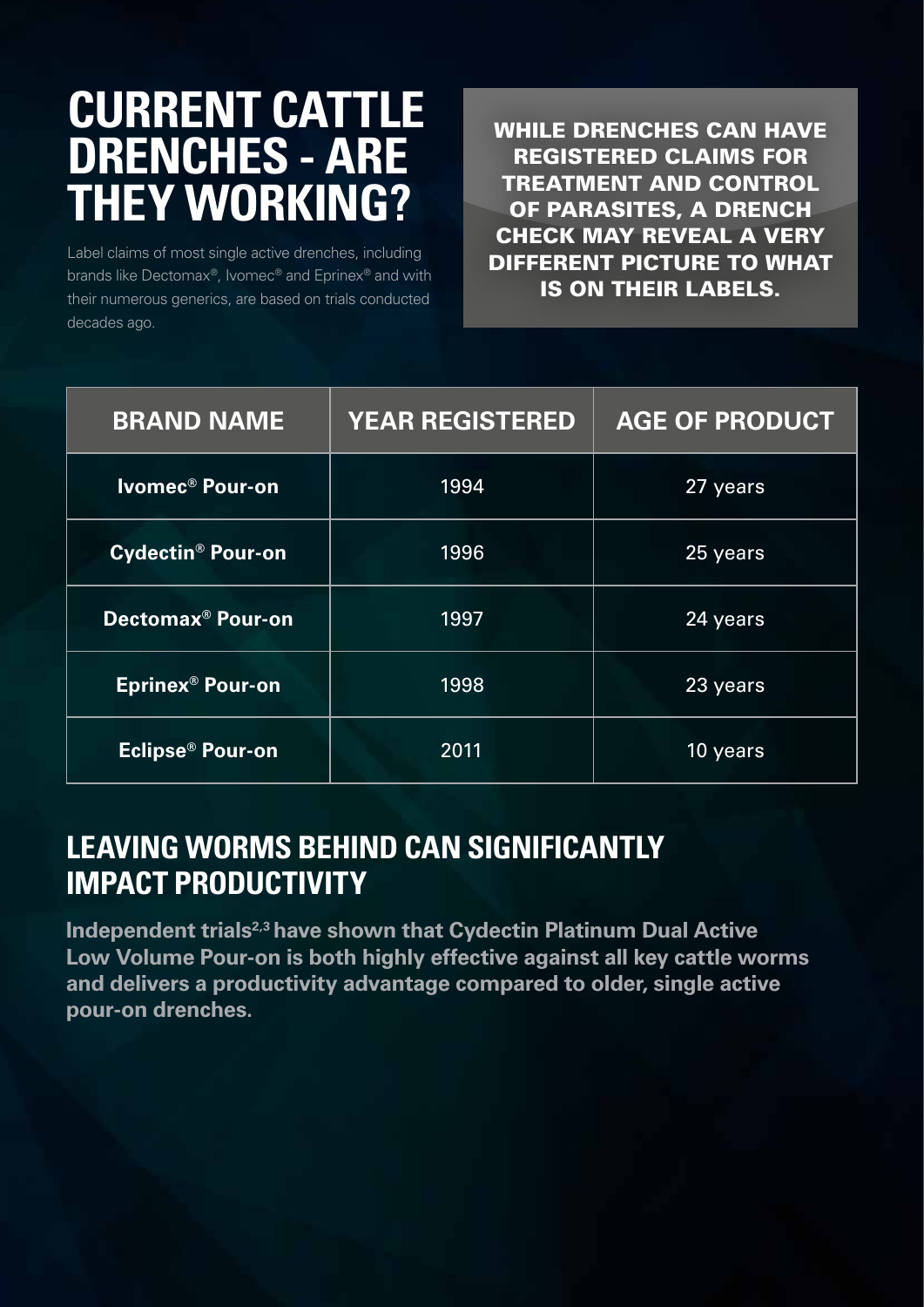# **DELIVERING BETTER PRODUCTIVITY AND**

**In 2020, Virbac Australia partnered with the NSW DPI and North Coast LLS to study the response to pour-on drenches over 63 days:**

- **245 MIXED BREED STEERS, 9-11 MONTHS OF AGE FROM MULTIPLE NSW FARMS**
- **MEAN STARTING WEIGHT OF 300 KG**
- **MIXED INFECTION OF** *OSTERTAGIA* **SPP***. , COOPERIA* **SPP***.* **AND** *HAEMONCHUS* **SPP.2**



#### **NSW DPI/LLS TRIAL -**  *HAEMONCHUS* **CONTROL BY GROUP**



**Cydectin Platinum had 100% efficacy 14 days after treatment against ML-resistant**  *Haemonchus* **and greater than 97% efficacy 42 days after treatment.2 Doramectin treated animals had significant levels of resistant worms 14 days after treatment.**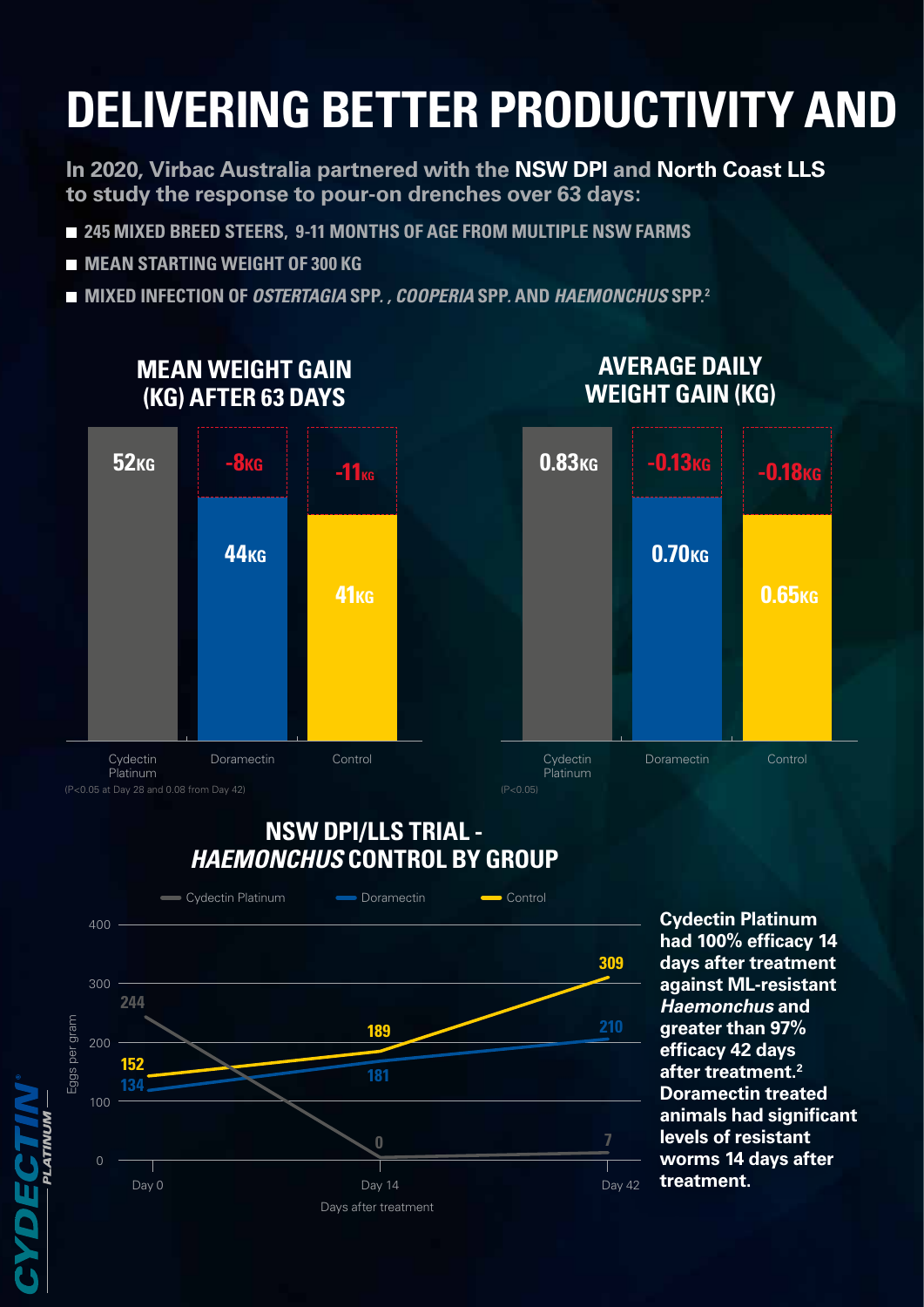# **BETTER EFFICACY ACROSS AUSTRALIA**

- **USE OF CYDECTIN PLATINUM PROTECTED PRODUCTIVITY, WITH STEERS GROWING 11 KG MORE THAN CONTROL ANIMALS AND 8KG MORE THAN THOSE TREATED WITH DORAMECTIN POUR-ON (P<0.05 AT DAY 28 AND 0.08 FROM DAY 42).2**
- **USE OF CYDECTIN PLATINUM INCREASED DAILY WEIGHT GAIN BY 0.18 KG (+28%) COMPARED TO THE CONTROL GROUP AND 0.13 KG (+19%) COMPARED TO DORAMECTIN POUR-ON (P<0.05).2**



**In a second study conducted in Far North Queensland, Virbac Australia partnered with James Cook University:**

- **172 MIXED SEX WEANER BEEF CATTLE FROM A LOCAL RESEARCH HERD**
- **ANIMALS HAD A MEAN STARTING WEIGHT OF 208KG**
- **MIXED INFECTION OF** *HAEMONCHUS* **SPP,** *COOPERIA* **SPP AND** *OESOPHAGOSTONUM***. 3**



#### **MEAN TOTAL WEIGHT GAIN (KG) AFTER 42 DAYS**

**Use of Cydectin Platinum increased weight gain by 4.4 kg (29%) over 42 days compared to control animals and 2.4 kg (14%) compared to doramectin pour-on treated animals (P=0.09).3**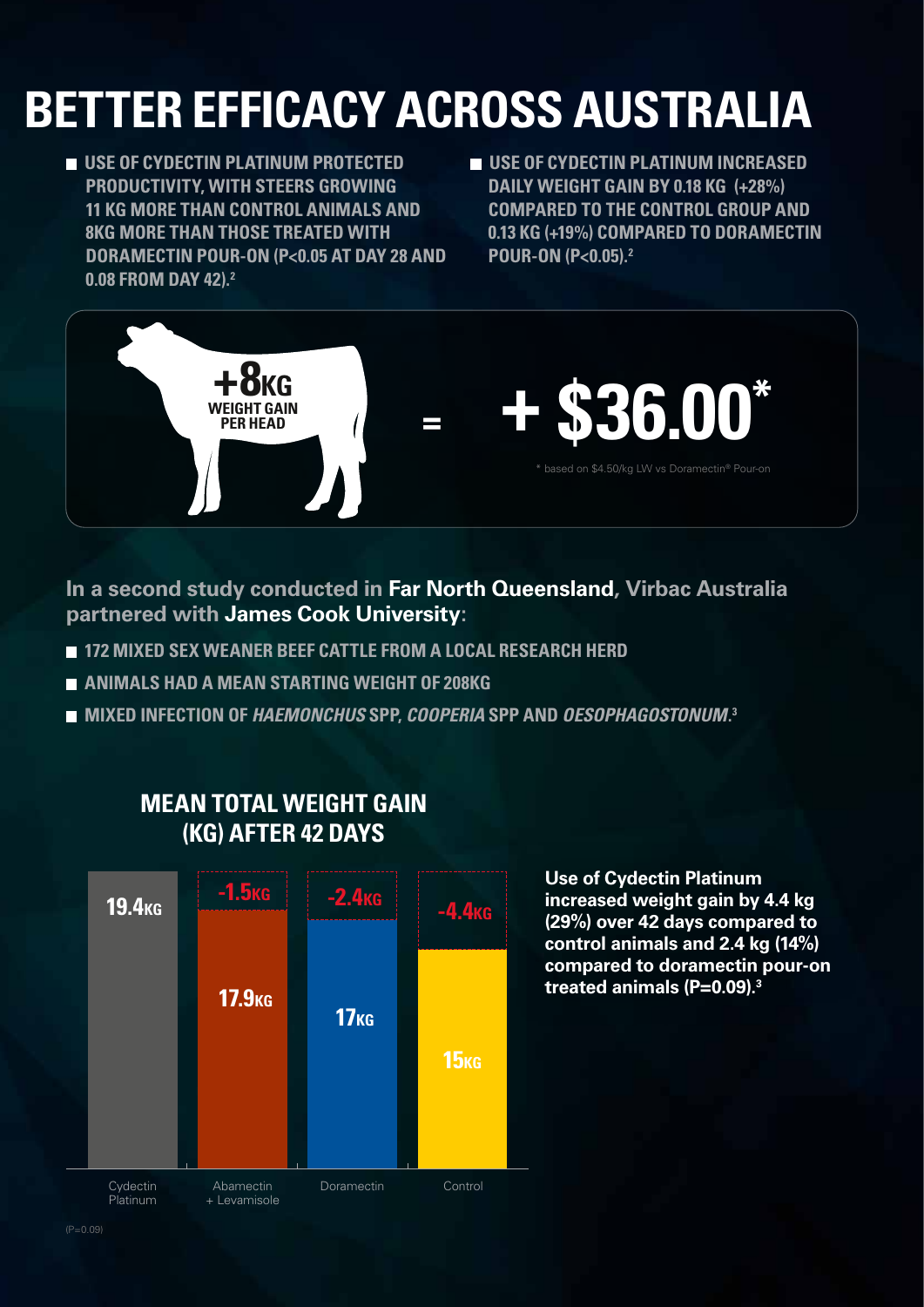## **PROTECT YOUR FARM AND YOUR PRODUCTIVITY**

**Day 14 efficacy of the doramectin pour-on was only 88% compared to the control group, and while the efficacy of the abamectin/levamisole product was 100% at day 14, worm burdens were beginning to re-establish by Day 42.3**

CYDECTIN PLATINUM DELIVERED THE HIGHEST LEVEL OF WORM CONTROL WITH 100% EFFICACY AT DAY 14 AND DAY 42 WORM EGG COUNTS. IMPORTANTLY, NO WORM LARVAE WERE ABLE TO BE CULTURED AT DAY 42.3

**FAR NORTH TRIAL – WORM EGG COUNTS OVER TIME**





**Both independently conducted trials confirmed that single active pour-on drenches are no longer reliable compared to their current label claims or to protect productivity.**

**Similar research confirms single actives, such as doramectin containing pour-on drenches, are ineffective (<95%) at removing** *Cooperia* **spp. and/or** *Haemonchus* **spp. 14 Days After Treatment.5**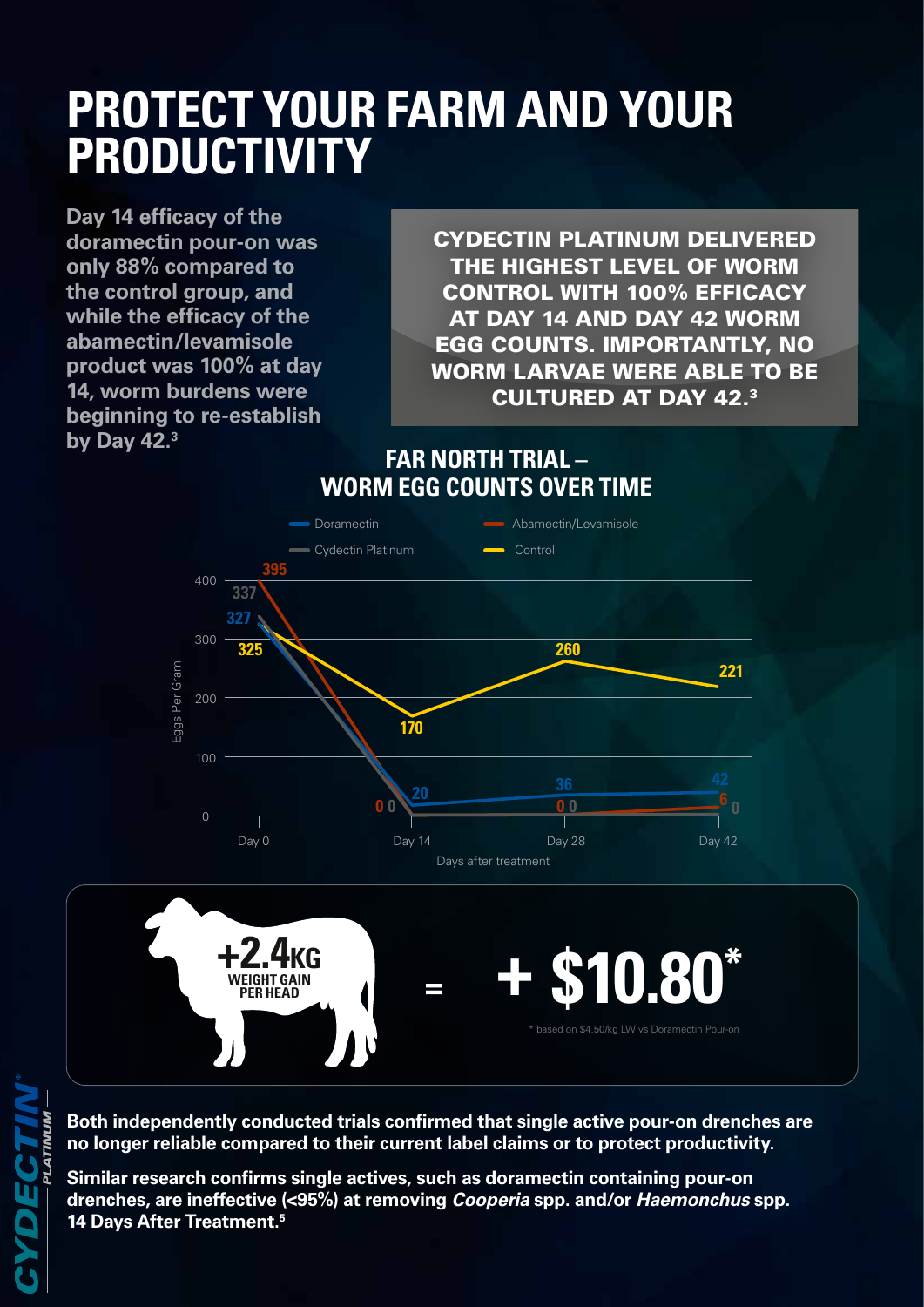## **WHAT CATTLE PRODUCERS REALLY NEED TO KNOW**

- **TO PROTECT PRODUCTIVITY, ALWAYS USE A DRENCH WITH THE HIGHEST EFFICACY.**
- **CATTLE PRODUCERS NEED TO USE HIGHLY EFFECTIVE DRENCHES TO IMPROVE WORM CONTROL, DELAY RESISTANCE (EFFICACY) AND INCREASE PRODUCTIVITY (EXTRA WEIGHT GAIN).**
- **SINGLE ACTIVE POUR-ON DRENCHES ARE NO LONGER RELIABLY 'EFFECTIVE' EITHER IN EFFICACY AND/OR PRODUCTIVITY.**
- **EXPLOSIVE CYDECTIN PLATINUM IS A HIGHLY EFFECTIVE DUAL-ACTIVE DRENCH, WITH THE BENEFITS YOU HAVE COME TO EXPECT — SHORT WHP AND ESI, NON-IRRITANT, CONVENIENT POUR-ON APPLICATION.**
- **CYDECTIN PLATINUM IS THE NEW STANDARD IN POUR-ON CATTLE DRENCH IN AUSTRALIA.**

# **INNOVATION TO THE CORE**



\*Compared to other registered combination drenches. \*\* Not likely to have any significant adverse effect on the following dung beetles: *Onthophagus gazella, O.taurus, Euniticellus intermedius* and *E.fulvus*. Effects on other dung beetle species have not been fully evaluated.